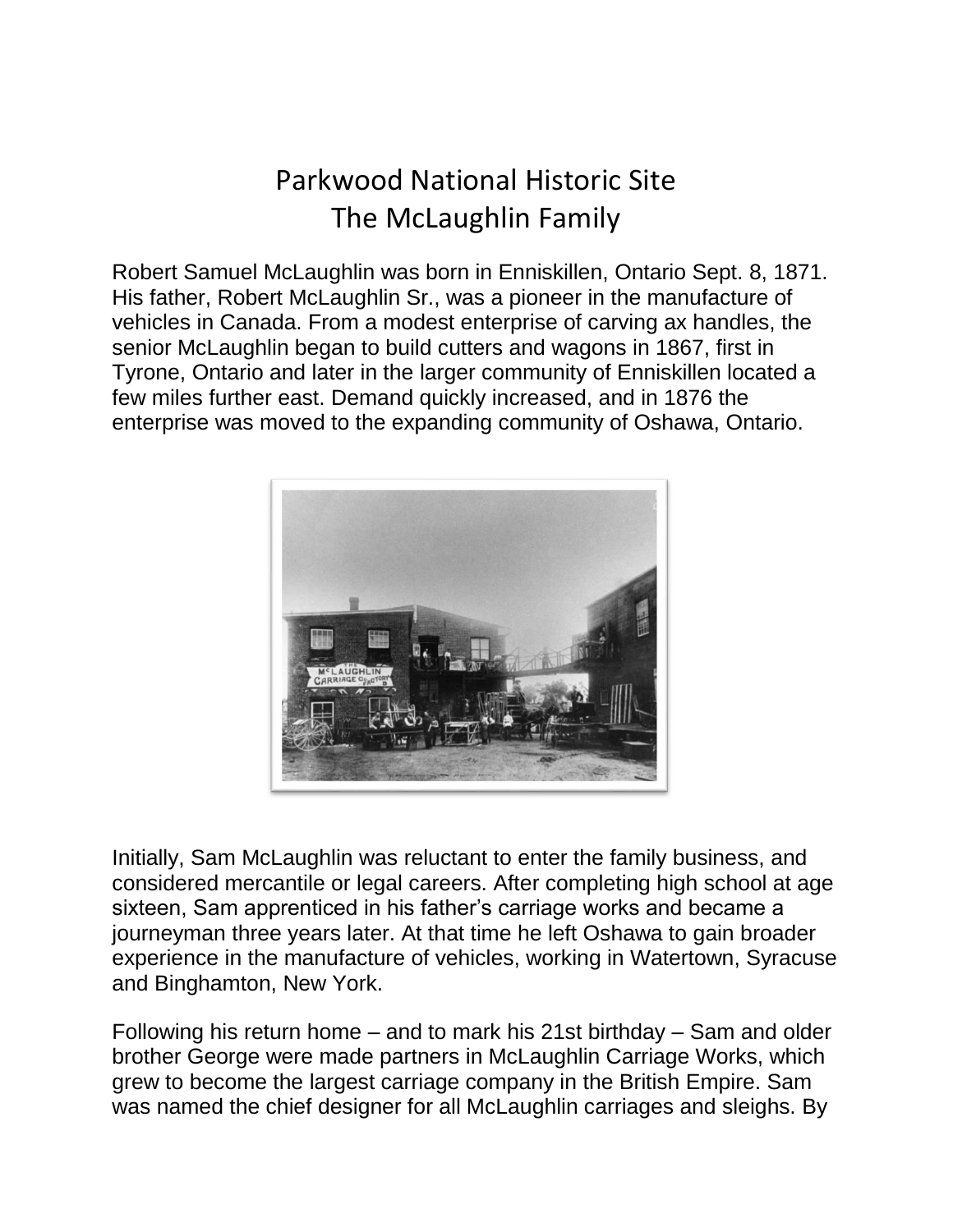this time, the family firm had achieved sales of over one million dollars per year, and had developed and patented the "fifth wheel" – a revolutionary turning mechanism which allowed the front wheels to turn independently from the chassis.

With the advent of the motorcar, Sam turned his interest to developing a McLaughlin line and began to tour U.S. production facilities. He and his brother George persuaded their father that the future of the firm lay in motorcar production. Robert Sr. was reluctant but finally agreed to proceed with development. In 1908, the McLaughlin Motor Car Company was established, with Sam as President.

The company failed in its attempt to produce a completely original motorcar, due to the illness of the chief engineer. The next production attempt was a winner: the McLaughlin-Buick began production in 1908. It was designed and built in Canada using an engine supplied by the American firm of Buick. The arrangement was brokered through an agreement with Sam's friend William Durant, one of the original "architects" of General Motors. In 1915, production of Chevrolets began through a similar arrangement. The promise of a thriving "horseless" industry overtook the fading carriage works and the McLaughlin Carriage Company was sold that year.